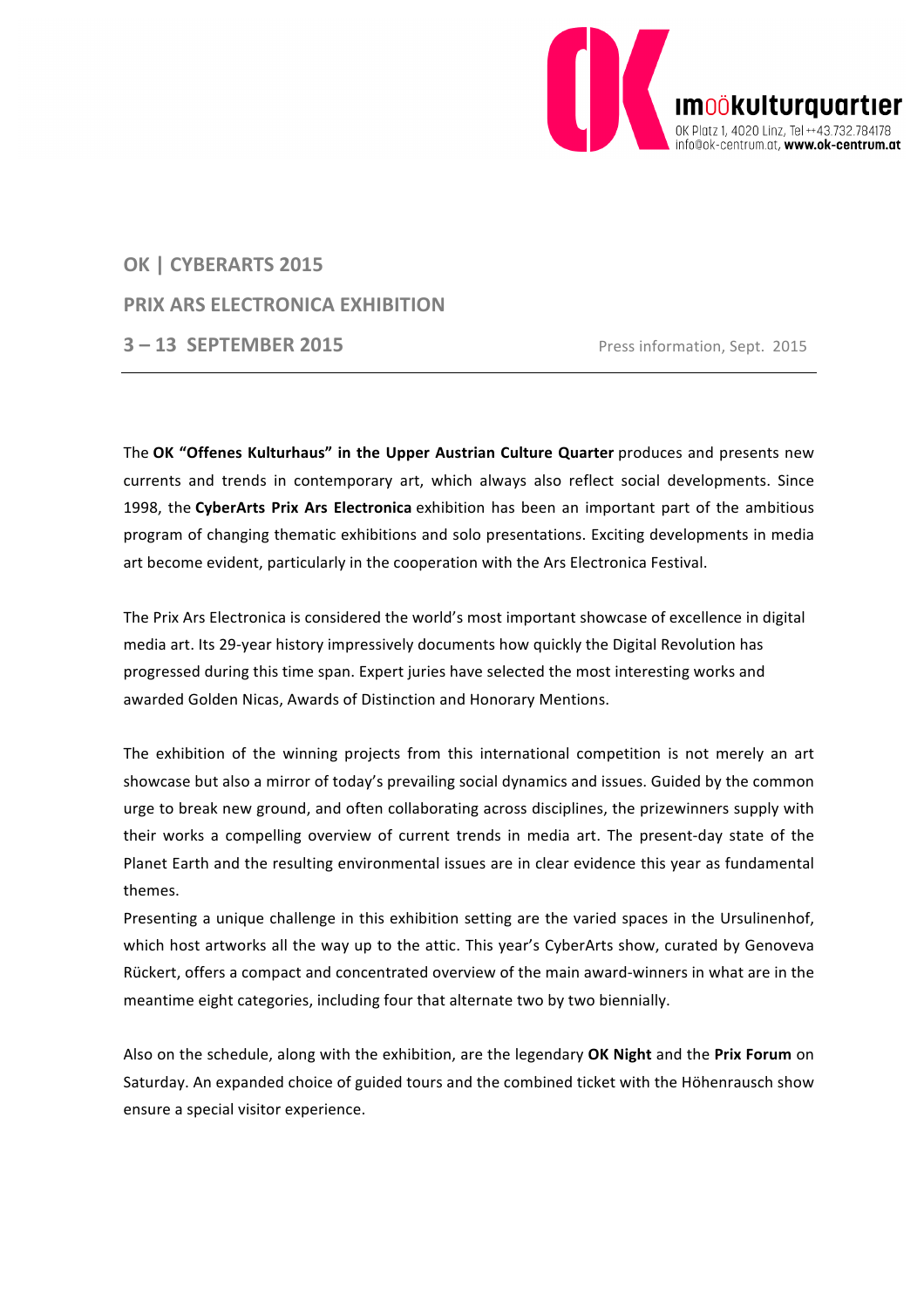

**The category "Hybrid Art"** is dedicated specifically to the hybrid and transdisciplinary projects and approaches common in contemporary media art. Some of these artists meld disparate media and genres to create new forms of artistic expression while others transcend the boundaries of artistic practice to include research or social and political engagement. The environment is a frequent theme addressed in this year's works.

The project awarded the Golden Nica, *Plantas Autofotosintéticas,* is about purifying urban wastewater using bioreactors. Gilberto Esparza has created here a sociopolitically relevant project that is transferable from the art world to real life. The works by *Agnes Mayer-Brandis* and *Adam W. Brown and Robert Root-Bernstein* that were presented with Awards of Distinction likewise take environmental and scientific topics as their point of departure.

**The category "Digital Musics & Sound Art"** also features several expansive installations. Rather than classic computer-generated musical compositions, the jury leaned more toward audio installations in this year's selection. An intriguing work by *Ralf Baecker* deals with the Earth's magnetism, translating this phenomenon into a laser projection. *Douglas Henderson* has devoted his attention to ship navigation equipment, capturing sounds such as the fluttering of a sail. The American artist *Courtney Brown* attempts to recreate the noises dinosaurs made by having visitors speak into a replica dinosaur skull, which transforms their speech into primeval sounds.

### Also on view are the main winners in the categories *Computer Animation / Film / VFX, u19 – CREATE YOUR WORLD, [the next idea] voestalpine Art and Technology Grant* and

### **Visionary Pioneers of Media Art for Jeffrey Shaw**

Visionary pioneers in this sense are artists who have not only anticipated the social changes of the last decades in their work but have also been seminal in laying the foundations for the media art of our day. Selected by the 224 artists who have won a Golden Nica since 1987, the prizewinner this year is the media artist Jeffrey Shaw. In an interactive archive he provides an overview of his extraordinary artistic practice, teaching and research spanning more than 50 years.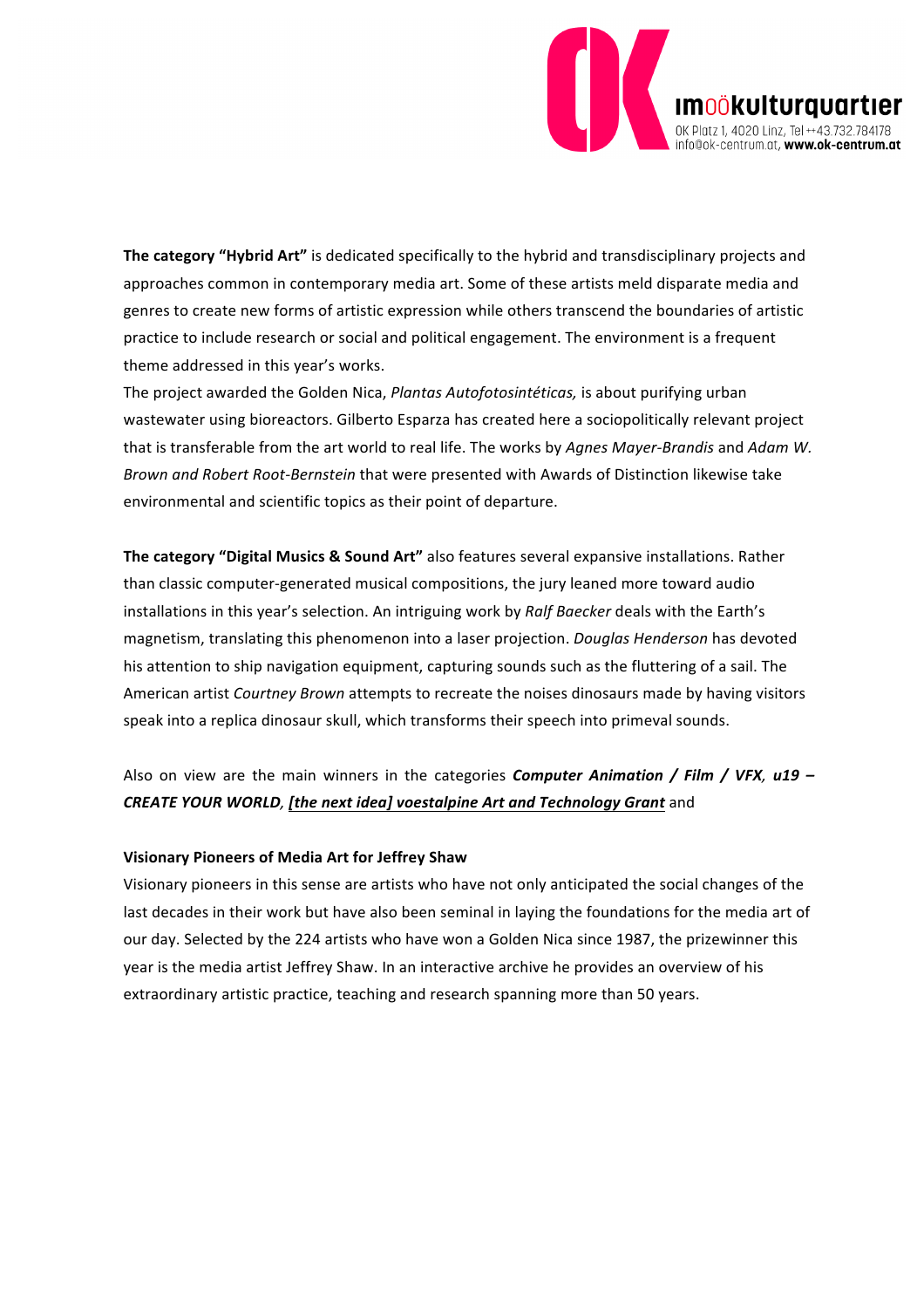

#### **HYBRID ART**

**GOLDEN NICA Gilberto Esparza** | MX Plantas Autofotosintéticas Installation http://plantasnomadas.com

The *Plantas autofotosintéticas* (autophotosynthetic plants) is a symbiotic, self-regulating system to improve waste water. It is an artistic engagement and answer to burning questions about presentday society's relationship with water as precious resource.

The artist uses sewage as a source of energy, thanks to autochthonous bacteria in microbialfuel cells. They not only purify the water, but in turn also produce the energy necessary to power light sources for the aquatic plants in the central container to photosynthesize. The installation is accompanied by a monitoring center with maps showing where water has come from, and a series of voltmeters to measure the electricity generated. There is also an instrument that translates the light activity of the nucleus and the biological activity generated into sound. The artistic research presents a model of a self-regenerative water system that could be applied to cities.

*Collaborators: Diego Liedo, Taiyo Miyake, Érica Ledesma, Daniel Llermaly, Brenda González,*  Rodrigo Ayala, Diana Romero, Gabriel Aguirre, Constanza Díaz Mc Gregor, Marcela Armas, Ariel Guzik, Juan Angel Mejia, Javier Álvarez, Renzo Belón, José Luis Velázquez Ramírez.

HYBRID ART / AWARD OF DISTINCTION **ARTSAT: Art and Satellite Project** | JP ARTSAT1: Invader Documentation http://artsat.jp *A collaboration between Tama Art University and The University of Tokyo*

The interdisciplinary group ARTSAT managed to design, build, program and launch the first nano art\* satellite into space, thus turning an exclusive expert technology into a personal and artistic medium.

On February 28, 2014, the world's first art satellite, *ARTSAT1:Invader* was launched. *Invader*, a 10 cm cube 1U-CubeSat with a mass of 1.85 kg, continued its steady operation on orbit. During its mission it performed and produced a number of individual art pieces ranging from generative poems to images. The successfully performing array of artistic missions by commands from the main ground station at Tama Art University was shown at the Museum of Contemporary Art Tokyo as the world's first media installation using data from an operating satellite. The second Mission ARTSAT2:Despatch from December 3<sup>rd</sup> 2014 to January 3<sup>rd</sup>, 2015 penetrated into deep-space orbit,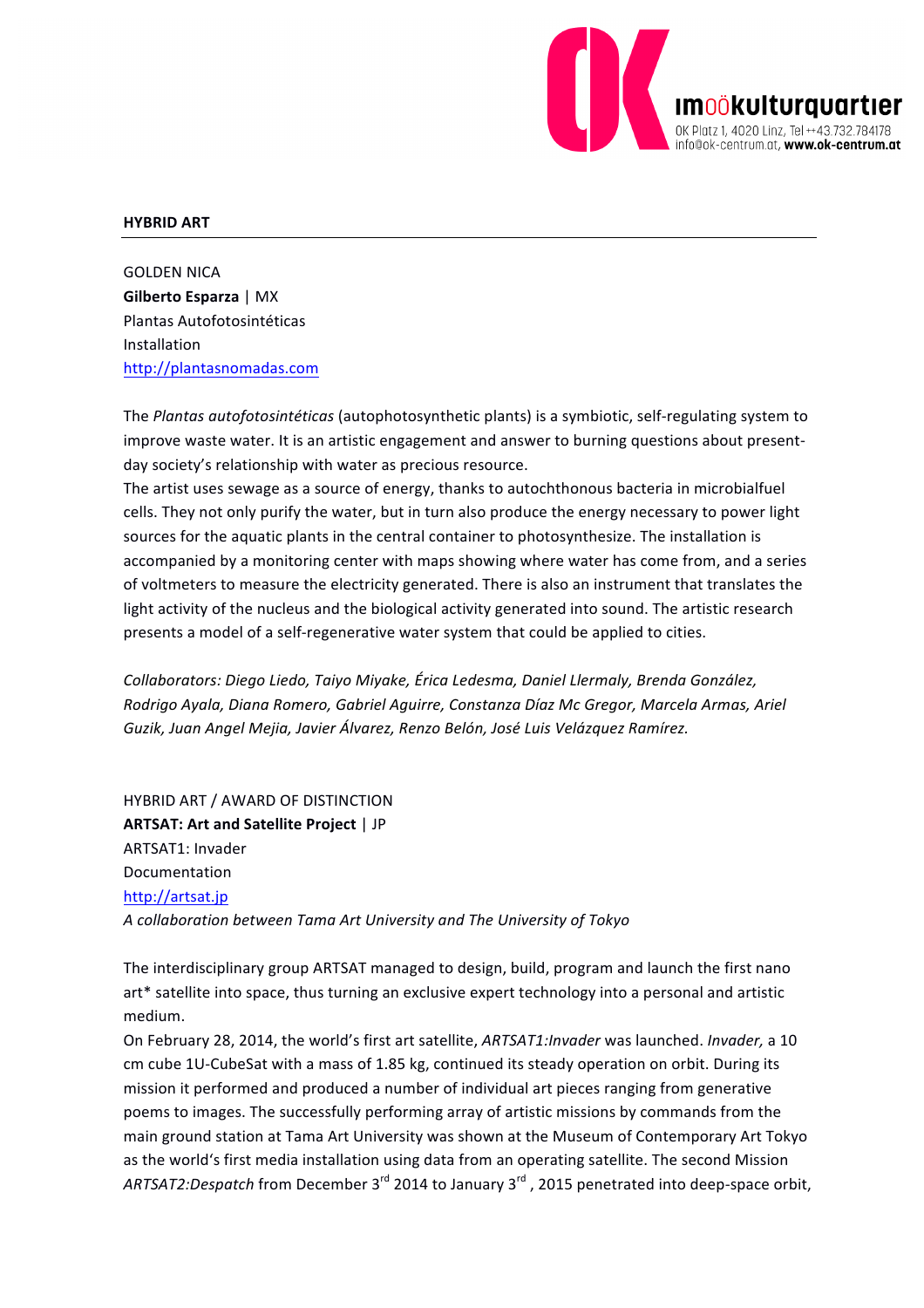

and marked the furthest distance of an artwork from the Earth. It will continue to semipermanently orbit the sun as a planet. *\*A new art discipline at the art-science-technology intersections, which is based on nanotechnology.*

HYBRID ART / AWARD OF DISTINCTION **Agnes Meyer-Brandis** | DE Teacup Tools Installation http://www.ffur.de/tea

The *Teacup* Tool is a prototype for a global network of tools for the investigation of micro clouds forming above the tea. Various measuring instruments are built in and onto the tea cups, measuring anything falling from the sky—aerosols\*, residues, rain and data computation. The water for tea is literally boiled by the calculations of the massive amount of collected data. In the field of climate-related science, based on the analysis of abstract digits, the installation questions the routines of science. Everybody can log in locally (TEACUP.WIFI) or globally and find out more about this strange network of dancing teacups and the climate they are built for.

\* Aerosol = solution of particles in air (ancient Greek a-er = air; Latin solutus = dissolved). The project was developed at the SMEAR forest research station (Station for Measuring Ecosystem Atmosphere Relations) in Hyytiälä Finland, in the scope of the Climate Whirl Project, a collaboration between the Department of Forest Sciences, the Department of Physics (University of Helsinki), and Capsula. Supported by Kone Foundation, University of Helsinki and the Institute for Art and subjective Science.

*With kind support of: Hyytiälä Forest Station Team*

HYBRID ART / HONORARY MENTION **Andy Gracie** | UK/ES *Drosophila titanus* Documentation http://hostprods.net/projects/quest-for-drosophila-titanus/

*Drosophila titanus* is an ongoing project that aims to breed a species of fruit fly that would be theoretically capable of living on Saturn's largest moon, Titan. Employing *Drosophila melanogaster* [lat. fruit fly] and Titan as metaphors for the human and Earth respectively, this project embraces the methodologies of experimentation, simulation and artificial selection to explore themes of species, biological perfection, perception and future life.

While being a virtually impossible project to complete "successfully", it is estimated that the project will require another 200 or 300 years for its realisation.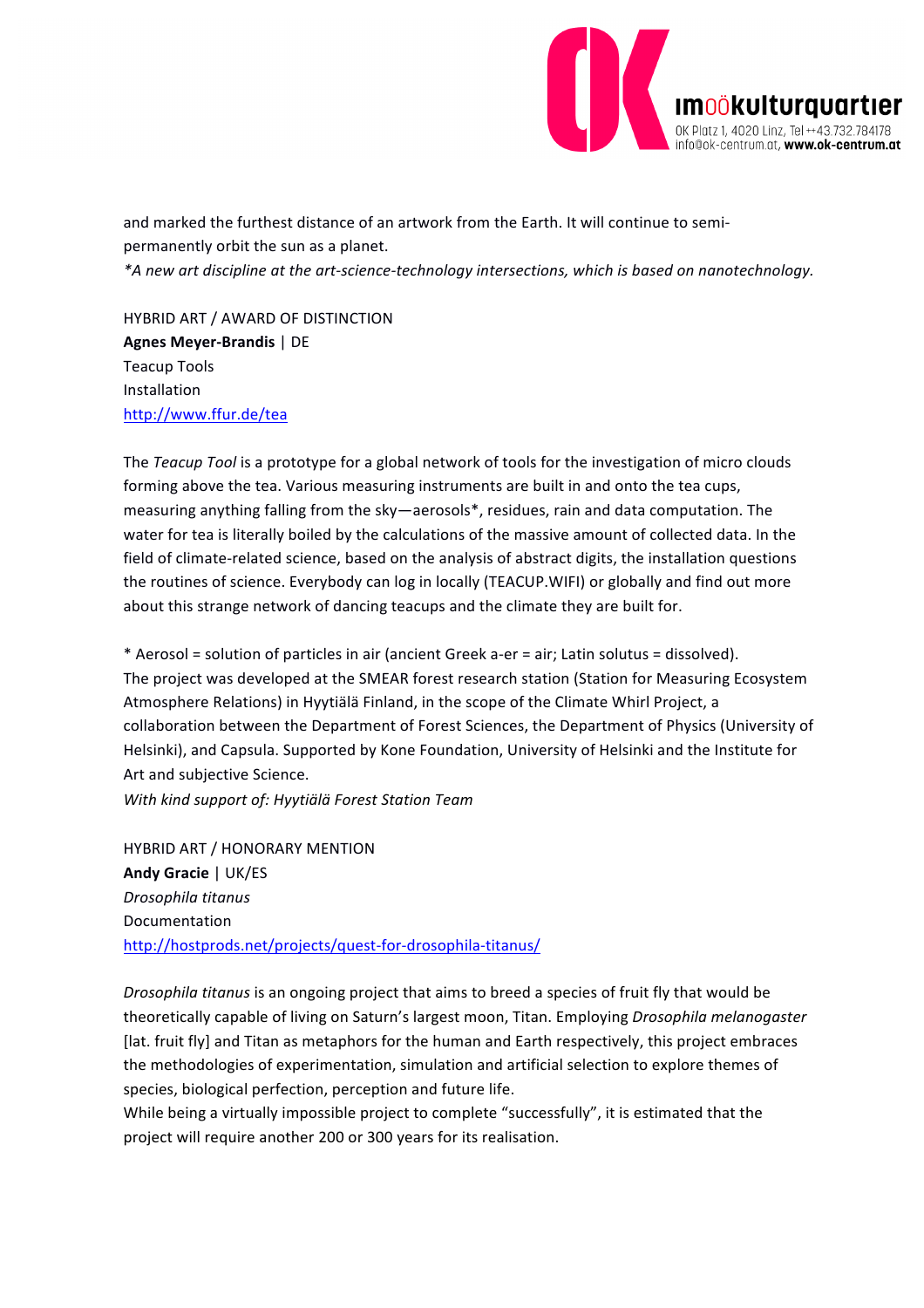

HYBRID ART / HONORARY MENTION **Klaus Spiess, Lucie Strecker** | AT/DE Hare's Blood + A transgenetic performance project Documentation + Installation http://bio-fiction.com/2014/art/

For their project Spiess and Strecker opened one of the two hundred multiples in which Joseph Beuys had shrink-wrapped hare's blood. They inserted the blood's catalase gene, which protects against ageing (oxygen radicals), into living yeast cells. After having engineered a synthetic gene from the hare's blood and its host's DNA, the artists programmed an interface able to activate the synthetic gene by oxygen radicals. They auctioned this transgenic Beuysian creature at the Biofiction Festival, with the attendees' commercial interest governing the artworks' growth. When the size of the actual bids diverged from the simultaneously streamed livestock share prices, the interface first activated the protecting activity of the synthetic gene, but if the bids diverged too widely, the artwork decomposed.  $Hare's Blood + questions$  the exploding prices for artworks incorporating dead animal relics and recalls visions of a counter-economy as emphasized by Joseph Beuys.

HYBRID ART / HONORARY MENTION **Ralf Baecker | DE** Mirage Installation http://www.rlfbckr.org/work/mirage

*Mirage* is a projection apparatus that combines optics and artificial neural network research to create a synthesized landscape that registers the magnetic field, which is dependent on the earth's geodynamo and its interactions with the activity of the sun, and feeds it into an unsupervised learning algorithm for analysis. At the same time the machine uses a wake-sleep algorithm, and "dreams" variations of the previously analyzed signal. These variations are translated into a twodimensional matrix that physically transforms a thin mirror sheet by 48 muscle wires. Through the constantly shifting signals the projection resembles a subliminal wandering through a landscape.

HYBRID ART / HONORARY MENTION Saša Spačal, Mirjan Švagelj, Anil Podgornik | SI Myconnect Installation https://projectmyconnect.wordpress.com/

*Myconnect* is an interspecies connector that emerged as an aspiration to enable human beings to transgress their own species and connect with another at a perceptive and physiological level. By entering the installation one joins with the otherness, another multiplicity i.e. the fungal mycelium—the largest organism in the world. In the *Myconnect* capsule, a person's nervous system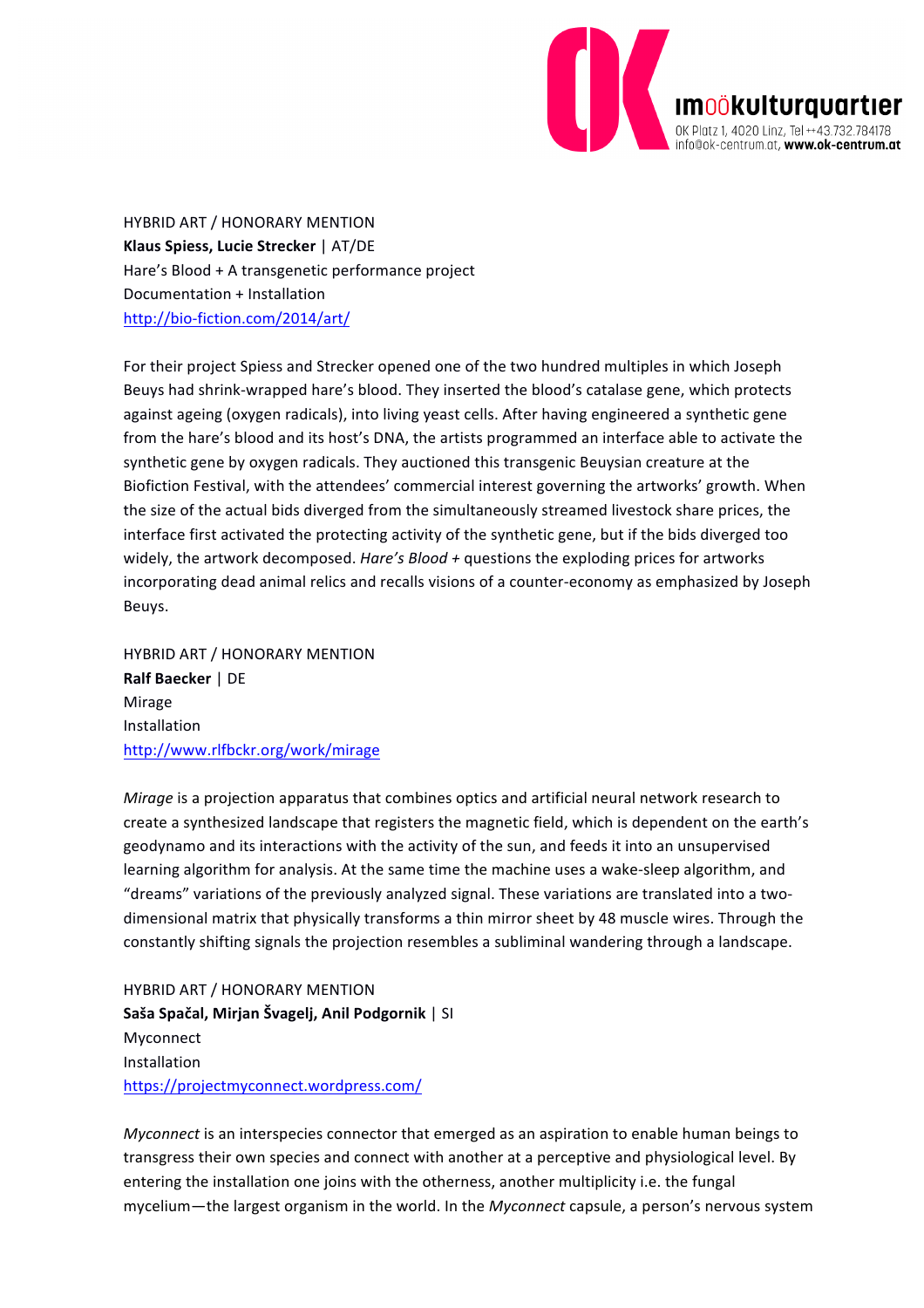

is integrated into a human-interface-mycelium feedback loop. The heartbeat of a person sets the system in motion. The signal travels to the mycelium where it is modulated in real time and then returns to the human body via sound, light and tactile sensory impulses. These overwhelming stimuli that affect the nervous system cause an alteration of the heartbeat. With the altered heartbeat rate a new loop begins and a circle is closed. Symbiosis of the different signals begins.

### **Production: Kapelica Gallery**

Supported by: the Ministry of Culture of the Republic of Slovenia, Municipality of Ljubljana-*Department for Culture and ŠOU—Ljubljana*

HYBRID ART / HONORARY MENTION **Pei-Ying Lin, Špela Petrič, Dimitrios Stamatis, Jasmina Weiss** | TW/SI/GR/SI PSX Consultancy Installation http://psx-consultancy.com/

The PSX project proposes plant-centered sex toys designed for plants, enabling plants to enjoy successful reproduction. A team of designers, artists and scientists conceived the *Plant Sex* Consultancy agency, which aims to help plants with their reproductive efforts. Since many of decorative plants' existence is possible only in artificial conditions, pollinating occurs by trial and error. The reproductive augmentations conceived through this project are critically discursive objects rather than pragmatic design solutions, investigating the changing paradigm of the human/non-human relationship.

A collaborative project developed within the Designing Life topic at BIO50, the Biennial of Industrial *Design 2014, Ljubljana, Slovenia.*

Supported by: MAO, the Museum of Architecture and Design, Ljubljana; the Ministry of Culture of the Republic of Slovenia; the Ministry of Culture, Taiwan, RoC; National Culture and Arts *Foundation, Taiwan, RoC*

HYBRID ART / HONORARY MENTION **Adam W. Brown, Robert Root-Bernstein** /US ReBioGeneSys-Origins of Life Installation http://adamwbrown.net/projects-2/rebiogenesys-origins-of-life/

*ReBioGeneSys* combines sculpture, chemistry, alchemy and conservation to evolve an extreme minimal ecosystem. It is an automated, self-contained system that creates the first simulated prebiotic system capable of actual evolution. All known natural conditions such as desiccationhydration, freeze-thaw and day-night cycles, exposure to UV light, electrical energy, and heat are incorporated into one apparatus so that any possible environment can be simulated or invented. Prebiotic compounds are not only synthesized, but selectively destroyed, some surviving to participate in further Darwinian evolution, others going extinct.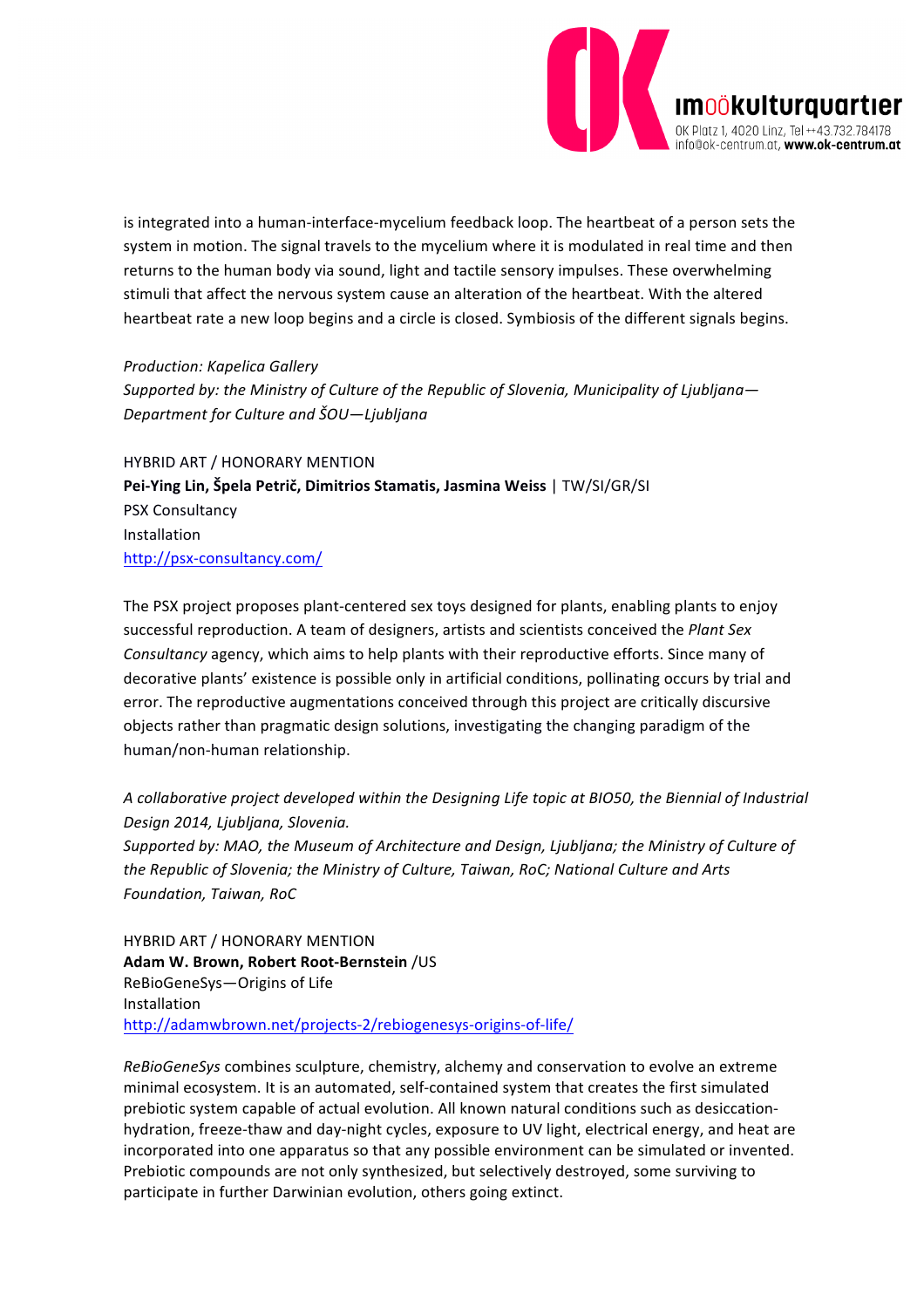

This hybrid installation is art that functions as science and science that brings to life art.

*Automated control design: Barry Tigner* Supported by: National Science Foundation Michigan State University Special Thanks: The Physics and Astronomy Machine Shop, MSU; Scott Bankroff, Laboratory Glass, *MSU*

HYBRID ART / HONORARY MENTION **Quadrature** (Jan Bernstein, Juliane Götz, Sebastian Neitsch**)**| DE Satelliten Installation http://quadrature.co/

The work by Quadrature deals with the invisible machines in the sky by building an autonomous system that traces passing satellites onto physical maps. Around one thousand operational satellites orbit the Earth some since almost 50 years. Most of them need 90 to 130 minutes to complete an orbit. Despite their overall application, they are rarely visible from Earth. Based on a database maintained by the US Air Force, the drawing machine *Satelliten* calculates the sheer number of satellite flyovers in regard to its own location. In a selected area of approximately 10 square cm, the machine draws their paths in real time on a paper map. As time passes, this new layer of human civilization covers the old one in an irreversible act of overwriting.

HYBRID ART / HONORARY MENTION **Heather Dewey-Hagborg** | US **Stranger Visions** Installation http://strangervisions.com/

Heather Dewey-Hagborg fuses the current trend towards hands-on amateur and DIY biotechnology with speculative renderings of "forensic DNA phenotyping": for *Stranger Visions*, the artist collects "evidence" such as cigarettes, chewing gum or stray hair in public spaces, and then analyzes genetic data to imagine what an anonymous stranger might look like. Based on the extrapolation of bio-informatically correlated traits such as gender, skin, eye or hair colour she is finally "giving a face" to the virtual and highly fragile data bodies in form of a 3D sculpture.

Her work points out the emerging privacy issues related to the increasing accessibility and decreasing costs of biotechnology by her amateur approach.

Supported by: Eyebeam Art and Technology Center, Genspace, Rensselaer Polytechnic Institute *Music: Timothy Day*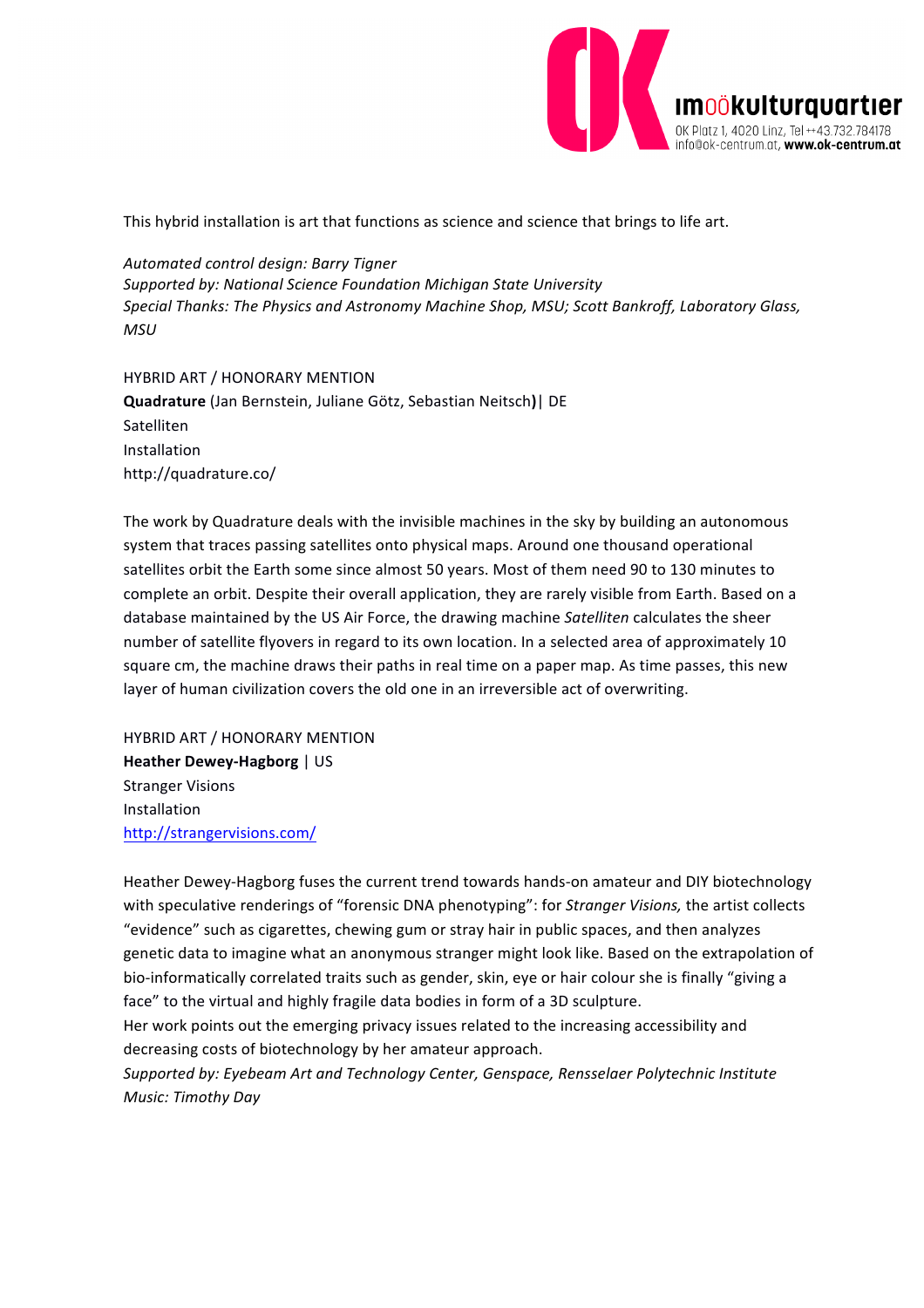

HYBRID ART / HONORARY MENTION Rimini Protokoll (Helgard Haug, Stefan Kaegi, Daniel Wetzel) | DE Welt-Klimakonferenz Documentation http://www.schauspielhaus.de/de\_DE/repertoire/welt\_klimakonferenz.1011591 www.rimini-protokoll.de

Rimini Protokoll, a Berlin-based author-director team, has been working with diverse theatrical forms for over a decade. Their aim is to diminish or even completely eliminate the distance between the performers and the audience. In 2014, they produced *Welt-Klimakonferenz*, a threehour simulation of a global climate summit meeting that spectators experience as a participative work. With all participants representing a different foreign country, the automatic upshot is a shift of individuals' personal perspectives. Reality intervenes in the form of experts who want to commit the spectators turned delegation members to their perspective, provide them with information from the different countries and describe possible scenarios. The result is a complex, interactive multimedia performance.

*A project by Deutsches Schauspielhaus Hamburg | Rimini Protokoll* In collaboration with Max-Planck-Institut für Meteorologie, Germanwatch, Potsdam-Institut für *Klimafolgenforschung, Alfred-Wegener-Institut Stage: Dominic Huber Dramaturgy: Imanuel Schipper, Jörg Bochow Video: Hanna Linn Wiegel Scientific advisor: Florian Rauser* Supported by: Norddeutsche Stiftung für Umwelt und Entwicklung aus Erträgen der Lotterie *»BINGO! Die Umweltlotterie«, Greenpeace Energy and klimaretter.info*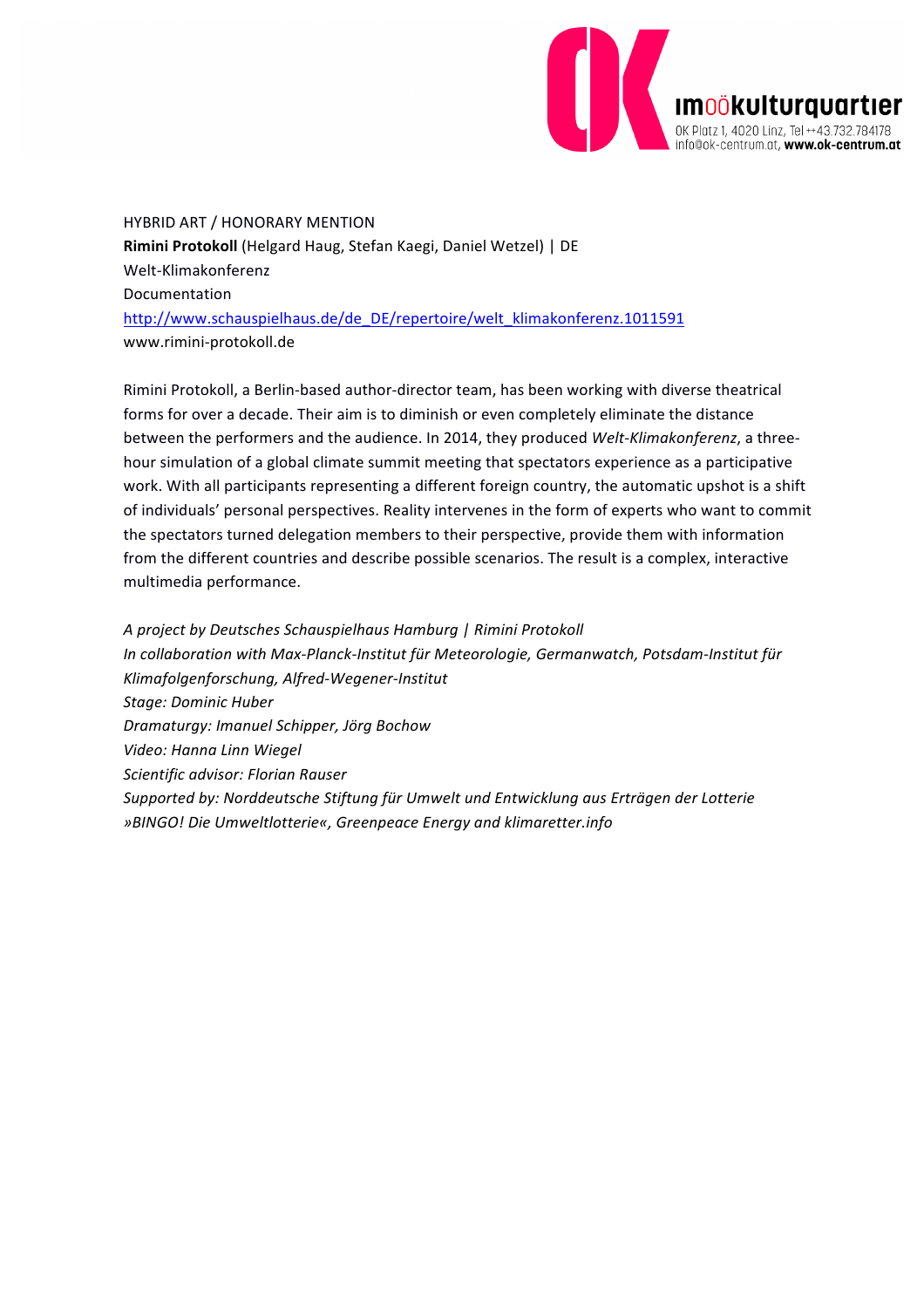

#### **DIGITAL MUSICS & SOUND ART**

DIGITAL MUSICS & SOUND ART / GOLDEN NICA **Nelo Akamatsu** | JP Chijikinkutsu Installation http://www.neloakamatsu.jp/chijikinkutsu-eng.html

Nelo Akamatsu captures a magnetic field in an industrial glass. Suikinkutsu, one of the decorations for Japanese gardens in the Edo period, is mechanized to reflect the sound of water dripping into an underground hole. *Chijikinkutsu* is a coinage combining *suikinkutsu* and *chijiki:* geomagnetism. The work creates a subtle sound using copper wire and a sewing needle in a glass of water. In addition, it merges a Western idea of physics with the view of nature in the traditional Japanese garden. The project encompasses what we can see and what we cannot see in our consciousness both in ordinary life and the psychological world.

Concept, space design, hardware development, sound-sequence programming: Nelo Akamatsu

DIGITAL MUSICS & SOUND ART / AWARD OF DISTINCTION **Josef Klammer** | AT Drumming Is an Elastic Concept – Staged solo concert for percussion and electronics Documentation http://klammer.mur.at

What we see and hear is the essence of musician/media-musician Josef Klammer's long-term process of dealing with his element—drumming with a combination of analog and digital equipment. Instead of conventional plastic drumheads, he uses latex fabrics that enable him to radically slow down and extend the sounds. Ultimately, all that can be heard is the drums' "breath." His incessant striving for enhancement, his search for sound variations and the continuous metamorphosis of his instrumental array enable him to take full advantage of the musical potential immanent in the media. The clear dramaturgical line, humor as a prominent design element, and the rhythm of the hidden and visible sounds condense the work. *Drumming is* an Elastic Concept not only entails the visual depiction of a procedure; it also plays on concepts such as adaptation and modification. It is considered an important contribution to the current discourse surrounding live electronic performance.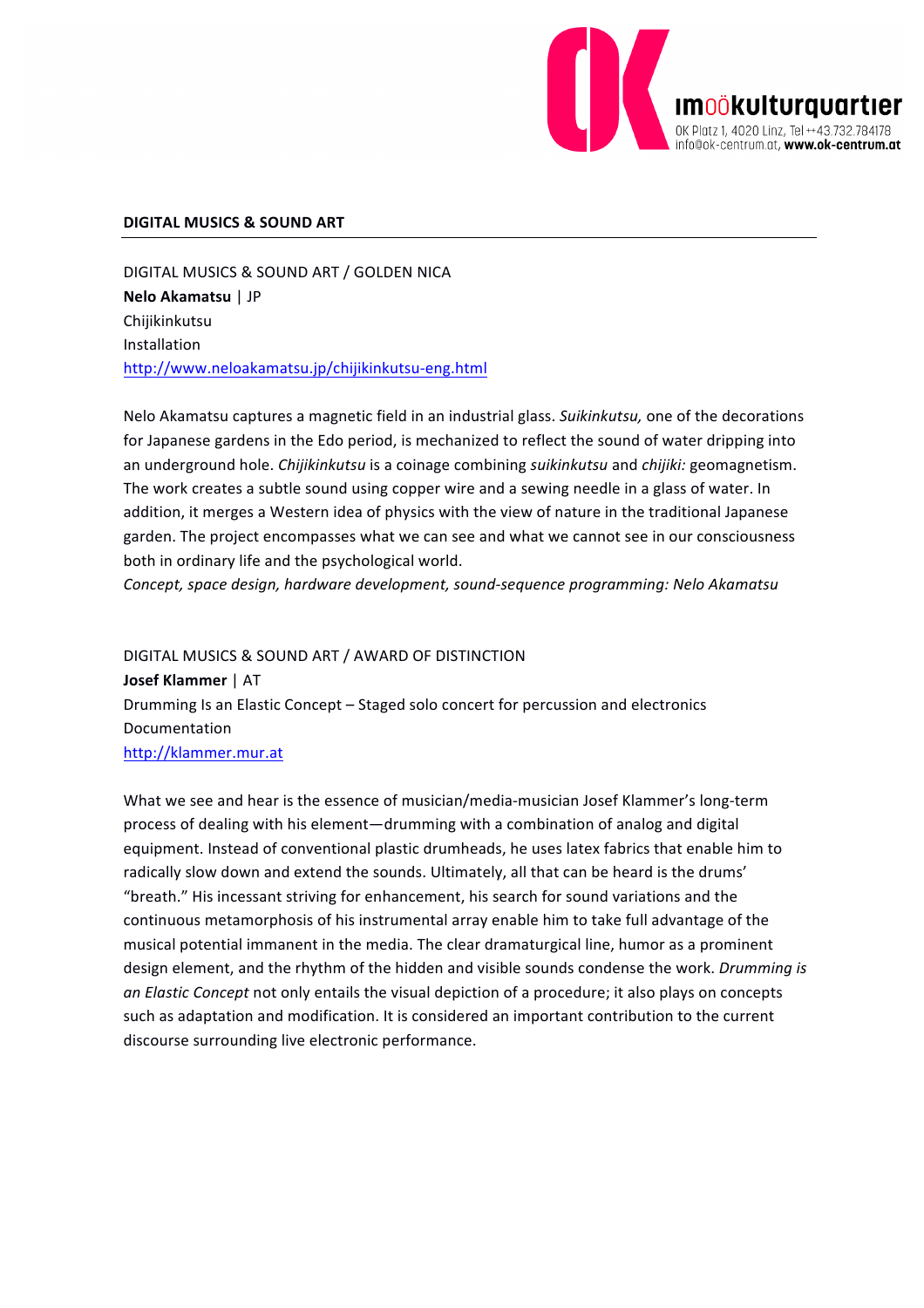

DIGITAL MUSICS & SOUND ART / AWARD OF DISTINCTION **Douglas Henderson** | US UNDER WAY Installation www.douglashenderson.org

Douglas Henderson uses sound and light to locate the viewer on board a ship at sea. He installs a moving horizon, with its ocean and stars, into the space. Its instrument is an illuminated, kinetic loudspeaker assembly, inspired by marine chronometers and compasses, the essential instruments of navigation. At the center of the installation is a five-channel electroacoustic composition, which addresses several layers of compositional imperative: its low-frequency components must drive the motion of the speaker, while steady tone material is used to initiate standing waves in the room. Because the speaker is constantly reoriented, these waves and nodes are constantly varying, and combined with reflections from the walls as well as noticeable Doppler effects, they develop a highly complex and changing sonic architecture.

DIGITAL MUSICS & SOUND ART / HONORARY MENTION **Dmitry Morozov** | RU ::vtol:: oil Installation http://vtol.cc

::vtol:: oil is an interactive sound installation based on anti-consumerism and anti-possession ideas. The installation consists of a hydraulic press, capable of crushing practically any object (a mobile phone, a pair of glasses, headphones or whatever). In the process of destruction, a special microphone records the sounds made as the object undergoes deformation, and in just a few minutes, a computer algorithm transforms them into a 20-minute album. The sound production is automatically recorded on an audio CD and given to the participant, completing the process of exchange. The project is intended to provoke visitors into spontaneously ridding themselves of material consumer objects, in order to create their own individual work of art via deprivation, divestment and destruction.

*Commission by the Garage Museum of Contemporary Art, Moscow, 2014.*

DIGITAL MUSICS & SOUND ART / HONORARY MENTION **Gijs Gieskes** | NL Electromechanical Modular Installation http://gieskes.nl/undefined/eurorack/

Netherlands-based artist/engineer Gijs Gieskes has come up with a surprising way to expand the sound repertoire of modular synthesizer systems. His solution: taking mechanical components that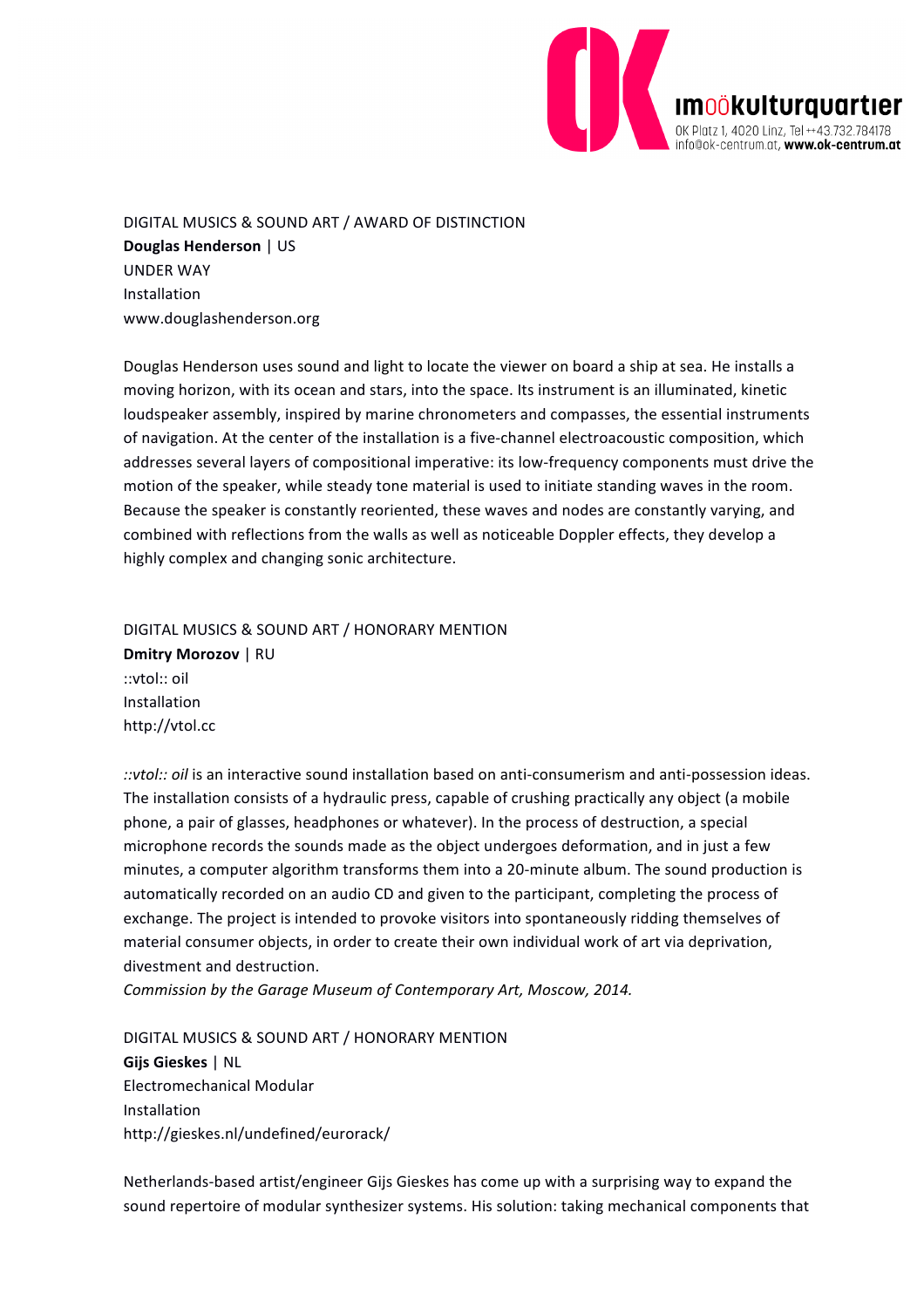

are integrated into electronic circuits and using them for modular synthesizers, for example an hourglass. *Electromechanical Modular* produces its tones primarily by means of mechanical movements. Gieskes' modular systems have been developed to the point that they can even be combined with commercially available sound systems. The idea that led up to this project goes back to one of the first things that he built himself out of electronic components. Since its inception, this has developed into a long-term mode of working that is meant to be a futuristic vision of a new expression of music & art.

**Performance OK NIGHT** Saturday September  $5<sup>th</sup>$ , 8.25 – 8.40 pm

DIGITAL MUSICS & SOUND ART / HONORARY MENTION **Courtney Brown, Sharif Razzaque** | US Rawr! A Study in Sonic Skulls Installation http://www.courtney-brown.net

*RAWR!* lets you hear the sound of a dinosaur. Blowing through the mouthpiece imparts a voice to the life-sized dinosaur skull. The construction and the material used to produce the prehistoric creature's skull and larynx intensify the sound production process and turn its entire skull and lifesized nostrils into a resonance chamber. Courtney Brown opens up a window into a remote past by taking the voice of a dinosaur that we have never heard—a corythosaurus that lived during the late Mesozoic era of the Cretaceous period—allowing us to experience it audibly and even physically. **Performance OK NIGHT** Saturday September 5<sup>th</sup>, 8.00 – 8.20 pm

*Composer, music researcher, engineer, sculptor: Courtney Brown Engineer, digital fabrication: Sharif Razzaque Digital fabrication and advice (nasal passages): Carlo Sammarco Advisor: Garth Paine 3D model of a hadrosaur skull: Lawrence Witmer Funding: Arizona State University GPSA*

DIGITAL MUSICS & SOUND ART / HONORARY MENTION **Kathy Hinde** | UK Tipping Point Installation + Performance http://kathyhinde.co.uk/tipping-point/

Tipping Point invites us to consider the need to balance the use of world's water resources. The installation is created using a delicate combination of glass, water, audio feedback and lighting. Glass vessels filled with water are balanced by mechanics and a computer algorithm, which listens to the microphone feedback produced by the acoustic qualities of the vessels themselves. The glasses are arranged in pairs and interconnected, and as one glass fills, the other empties. The quantity of the water inside each glass changes the pitch of the audio feedback and the brightness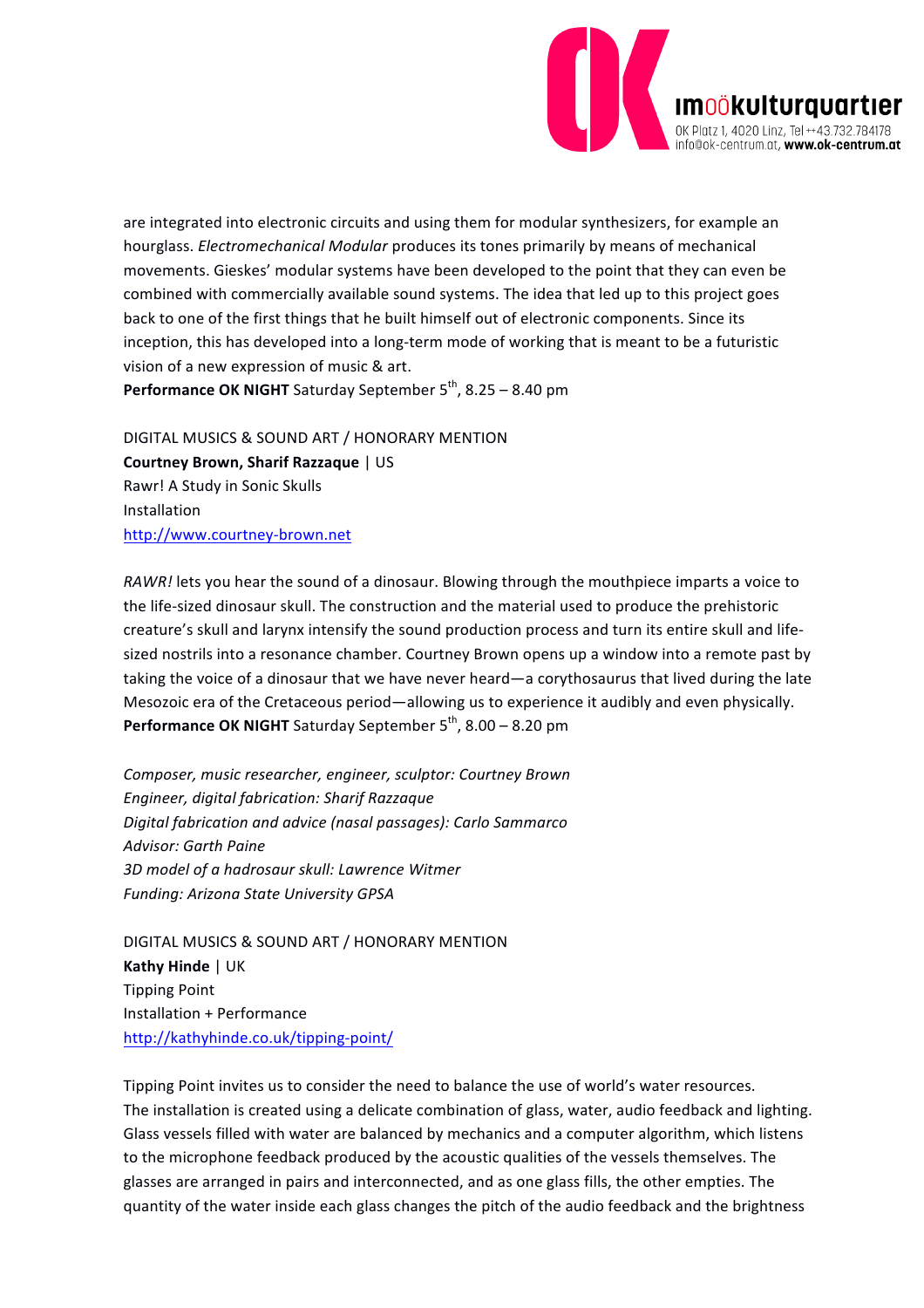

of the lights inside each glass. When all of the twelve are resonating, a layered, choral texture is created, whereas a solo or duet reveals the plaintive rising and falling scales. The "tipping point" is a metaphor the artist uses to talk about balance in general and the balance of water resources.

*Tipping Point* forms both a sculptural sound installation and the basis of a live performance, in which Kathy Hinde performs live by manually controlling all the parameters of the installation. She then further sculpts the sounds through various guitar pedals, which in turn affects how the audio feedback behaves inside the vessels.

**Performance OK NIGHT** Saturday September 5<sup>th</sup>, 8.50 – 9.15 pm

**Composition, concept, design, construction, electronics: Kathy Hinde** *Handblown glass vessels: John Rowden Software programming: Matthew Olden* Specialized parts: University of Bristol, School of Physics Mechanical and Glass Workshop A Cryptic commission for Sonica. Supported by PRS for Music Foundation, The Britten-Pears *Foundation, The Esmée Fairbairn Foundation, The Hinrichsen Foundation and Cove Park*

### **COMPUTER ANIMATION |FILM |VFX**

**GOLDEN NICA Alex Verhaest | BE** Temps Mort / Idle Times Installation http://www.dauwensbeernaert.com/artists/alex-verhaest/

Alex Verhaest's highly pictorial work operates by juxtaposing painting, video and contemporary technology. *Temps Mort / Idle Times* [Dead Time] reflects on the suicide of an absent patriarch and the incapacity of the family members to communicate.

The family and the storyteller, Angelo, are introduced via five *Character Studies*: a series of portraits that visualize the internal emotional struggle and inability of the surviving relatives to adopt an adequate attitude. Each character study thus corresponds with a so-called Table Prop, an animated still life operating as an allegorical representation of the protagonists and their inability to deal with this tragic event. The contrast between an aesthetical reference back to old master paintings and contemporary technology (IPads) creates an alienating visual anachronism.

The interactive *Dinner scene* brings together all protagonists, who are depicted twice – before and after the suicide of the absent father. In the tradition of the early Renaissance painters, this scene is an investigation of time and memory as a convergence of past and present via modern technology.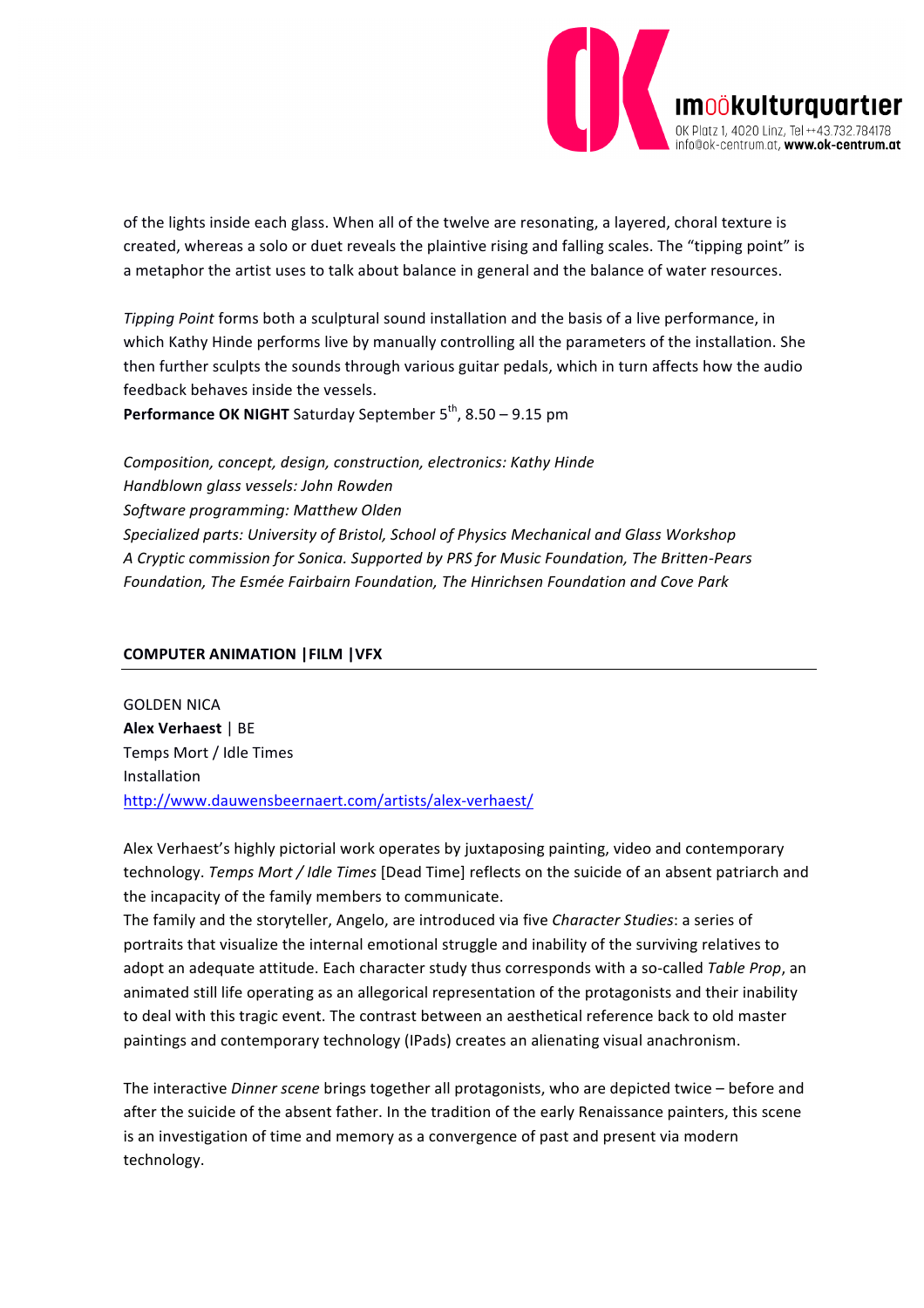

COMPUTER ANIMATION | FILM | VFX / HONORARY MENTION **Golan Levin, Kyle McDonald, Chris Sugrue** | US Augmented Hand Series Installation http://www.flong.com/projects/augmented-hand-series/

The *Augmented Hand Series* is a real-time interactive software system that presents dreamlike and uncanny transformations of its visitors' hands. The system uses the real-time posture of the participant's real hand as the moment-to-moment baseline for its transformations. Some of these perform structural edits to the hand's archetypal form; others endow the hand with new dimensions of plasticity; and others imbue the hand with a kind of autonomy, whose resulting behavior is a dynamic negotiation between visitor and algorithm. By playfully challenging our perception of our own image the project prompts a heightened awareness of our own bodies.

Software assistance: Dan Wilcox, Bryce Summers, Erica Lazrus and Zachary Rispoli. The project was *commissioned by the Cinekid Festival, with support from the Mondriaan Fund, and developed at the* Frank-Ratchye Studio for Creative Inquiry at Carnegie Mellon University.

### **VISIONARY PIONEERS OF MEDIA ART**

**GOLDEN NICA Jeffrey Shaw** | AU **eCLOUD: Jeffrey Shaw Compendium 1966-2015** interactive two channel video installation

Text/image/video documentation of approx. 130 works created between 1966 and 2015 is presented in two adjacent projections. The user can search through this database using its metadata categories including title, date, co-author, application software maker and engineer. The two identical parallel projections also create opportunities for conceptual and/or formal relationships between this constellation of works to emerge.

**Jeffrey Shaw, Chair Professor of Media Art** *Director AliVE and ACIM Research Centres* School of Creative Media, City University of Hong Kong Visiting Professor, Institute for Global Health Innovation, Imperial College, London *Visiting Professor, Chinese Academy of Fine Arts, Beijing University Distinguished Professor, Associate Director iCinema Research Centre, UNSW, Sydney*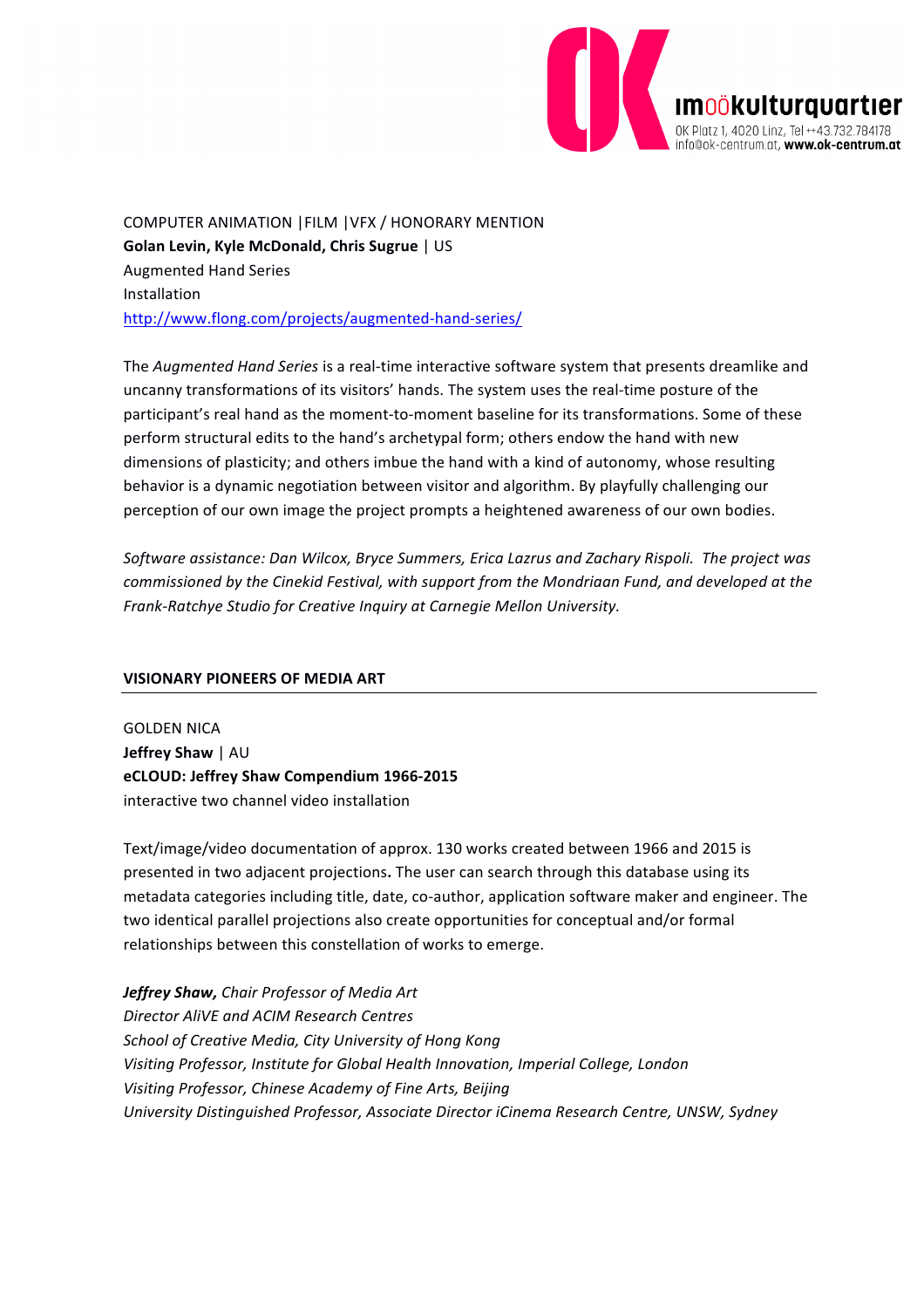

### [the next idea] VOESTALPINE ART AND TECHNOLOGY GRANT

[the next idea] VOESTALPINE ART AND TECHNOLOGY GRANT **XXLab—Irene Agrivina Widyaningrum, Asa Rahmana, Ratna Djuwita, Eka Jayani Ayuningtias, Atinna Rizqiana** | ID SOYA C(O)U(L)TURE Documentation http://xxlab.honfablab.org/

XXLab is an Indonesian women's collective that utilizes its members' know-how in science. technology, design and art to recycle waste byproducts generated by that country's extensive, intensive cultivation of soybeans. This project conducts R&D on the production of an affordable organic material that can be turned out in any simply equipped kitchen and used for the development of a variety of different products. In going about this, XXLab combines open-source software, do-it-yourself hardware and do-it-with-others methods to create alternative solutions for a sustainable economy. The material is a highly suitable production input in low-income regions. Plus, it can serve as a source of energy as well as a foodstuff, and, by no means of least importance, producing it reduces water pollution by soya factories. This project is also displayed at PostCity.

### **u19 – CREATE YOUR WORLD**

u19 - CREATE YOUR WORLD / GOLDEN NICA **Gabriel Radwan** | AT Inside & Between Video

Gabriel Radwan's short film is about an artist who immerses himself so completely in his work that he forgets everything going on around him. While he's off in an illusory space/time, his surroundings are slowly dying. He perceives how much time he's losing in this realm, but it seems to be frozen solid.

Roger Waters' song lyrics on Pink Floyd's album "The Wall" inspired Gabriel Radwan to create his animated film. Compressed, poetic images, playfulness and sophistication characterize his work at the nexus of painting and filmmaking.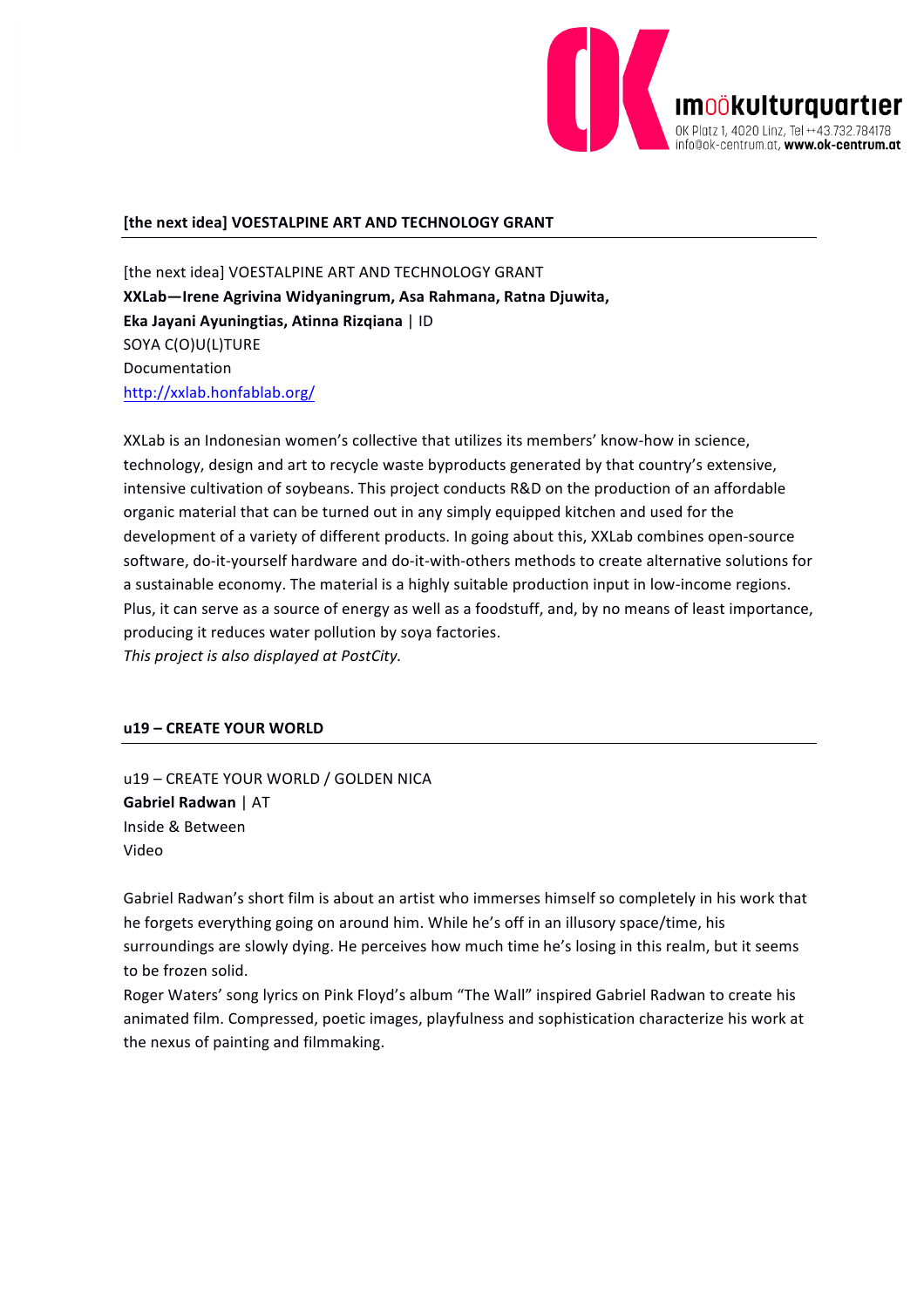

### **PRIX FORUM**

The Prix Forum offers the possibility to meet the winners of Prix Ars Electronica 2015 and hear

them talk about their work, motives and motivations.

**PRIX FORUM I - COMPUTER ANIMATION / FILM / VFX** FR. 4. SEPTEMBER 14.15 - 15.45 UHR , CENTRAL, LANDSTRASSE Alex Verhaest /BE (Temps Mort/ Idle Times, Golden Nica) Pascal Floerks /DE (Bär, Award of Distinction) Hosted by Erick Oh /KR/US

### **PRIX FORUM II - VISIONARY PIONEERS OF MEDIA ART SA. 5. SEPTEMBER 10.00 – 11.30 UHR, URSULINENSAAL, OÖ KULTURQUARTIER**

Anne-Marie Duguet /FR Jeffrey Shaw /AU/HK (Golden Nica) Hosted by Erkki Huhtamo /FI/US

### **PRIX FORUM III - DIGITAL MUSICS & SOUND ART**

## **11.45 – 13.15 UHR**

Nelo Akamatsu /JP (Chijikinkutsu, Golden Nica) Josef Klammer /AT (Drumming is an Elastic Concept, Award of Distinction) Douglas Henderson /US (UNDER WAY, Award of Distinction) Hosted by Seppo Gründler /AT

### **PRIX FORUM IV - HYBRID ART**

**14.30 – 16.00 UHR**  Gilberto Esparza / MX (Plantas Autofotosintéticas, Golden Nica) Akihiro Kubota /JP (ARTSAT1:Invader, Award of Distinction) Agnes Meyer-Brandis /DE (Teacup Tools, Award of Distinction) Hosted by Victoria Vesna /US

### **PRIX FORUM V - RESIDENCY ARTISTS**

### **16.15 – 17.45 UHR**

Ryoji Ikeda /JP (Collide@CERN Residency Award 2014) Irene Agrivina /ID (SOYA C(O)U(L)TURE, [the next idea] voestalpine Art and Technology Grant) Maria Ignacia Edwards / CL (art & science Residency Award @ ESO 2015) Semiconductor / UK (Collide@CERN Ars Electronica Award 2015) Hosted by Mónica Bello /ES

### **PRIX FORUM VI - ART & SCIENCE ROUND TABLE 17.30 – 19.00 UHR**

Fernando Comerón /ES, Victoria Vesna /US, Mónica Bello /ES, Michael Doser /AT, Jurij Krpan /SI and Jens Hauser /DE Hosted by Gerfried Stocker